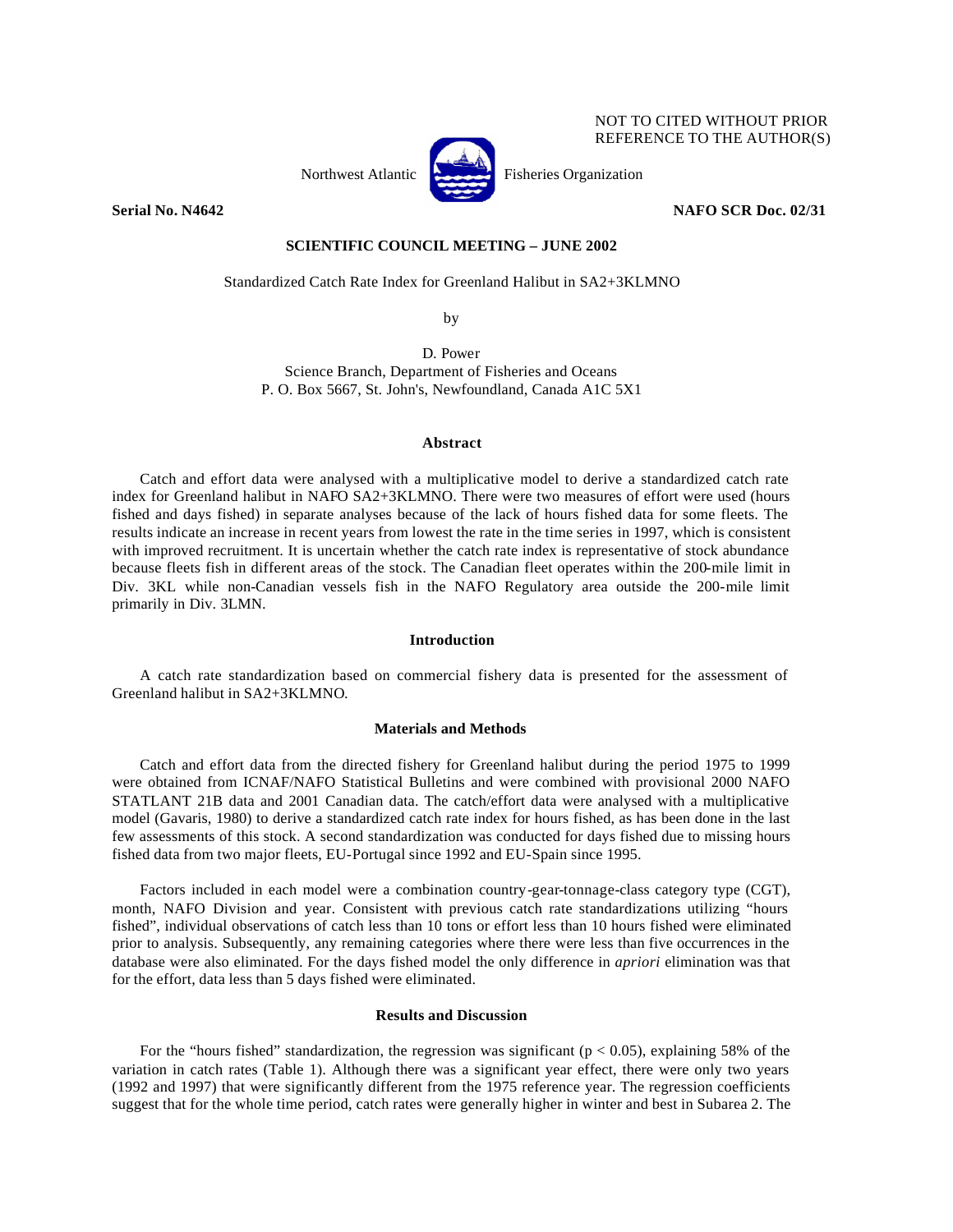standardized catch rate index (Table 2, Fig. 1 upper panel) shows high between and within year variability, especially in the late-1970s to mid-1980s. There was an increasing trend in catch rate from the mid-1970s that peaked in 1982. CPUE subsequently fluctuated but declined by 60% to the lowest rate estimated in 1997. Catch rate has increased steadily from 1997 to 2001. The increase is consistent with improved recruitment of several successive year classes from 1993-1995 (Bowering, 2001; Mahe and Bowering, 2001). The 2001 estimate, based solely on preliminary Canadian data is about 65% of the highest rate in the series in 1982.

For the "days fished" standardization, the regression was also significant ( $p < 0.05$ ), explaining 55% of the variation in catch rates (Table 3). The standardized catch rate index (Table 4, Fig. 1 lower panel) also shows high between and within year variability prior to the 1990's. The catch rate was relatively stable to 1984 and, with the exception of an anamalous increase in 1987, declined by about 45% by 1988. Between 1988 and 1995 the index shows two cycles of increase followed by a decrease. Since 1995 the index declined gradually to the lowest rate observed in 1998, but has increased by 50% between 1998 and 2001. The 2001 estimate, based solely on preliminary Canadian data, is about 70% of the highest estimate in the series in 1982. Similar to the "hours fished" index, over the whole time period, catch rates were generally higher in winter and higher in Subarea 2, based on the coefficients in Table 3.

It is uncertain whether the catch rate index is representative of stock abundance because fleets fish in different areas of the stock. The Canadian fleet operates within the 200-mile limit in Div. 3KL while non-Canadian vessels fish in the NAFO Regulatory area outside the 200-mile limit primarily in Div. 3LMN.

## **References**

- Bowering, W.R. 2001. Population Trends in the Greenland halibut *(Reinhardtius hippoglossoides)* Resource of NAFO Subarea 2 and Divisions 3KLMNO based on Canadian Research Vessel Survey Results during 1978-2000. NAFO SCR Doc. 01/39, Ser. No. N4417, 42p.
- Gavaris, S. 1980. Use of a multiplicative model to estimate catch rate and effort from commercial data. Can. J. Fish. Aquat. Sci. 37:2272-2275.
- Mahe, J-C and Bowering, W.R. 2001. An Assessment of Stock Status of the Greenland Halibut Resource in NAFO Subarea 2 and Divisions 3KLMNO based on Extended Survivors Analysis. NAFO SCR Doc. 01/80, Ser. No. N4459, 18p.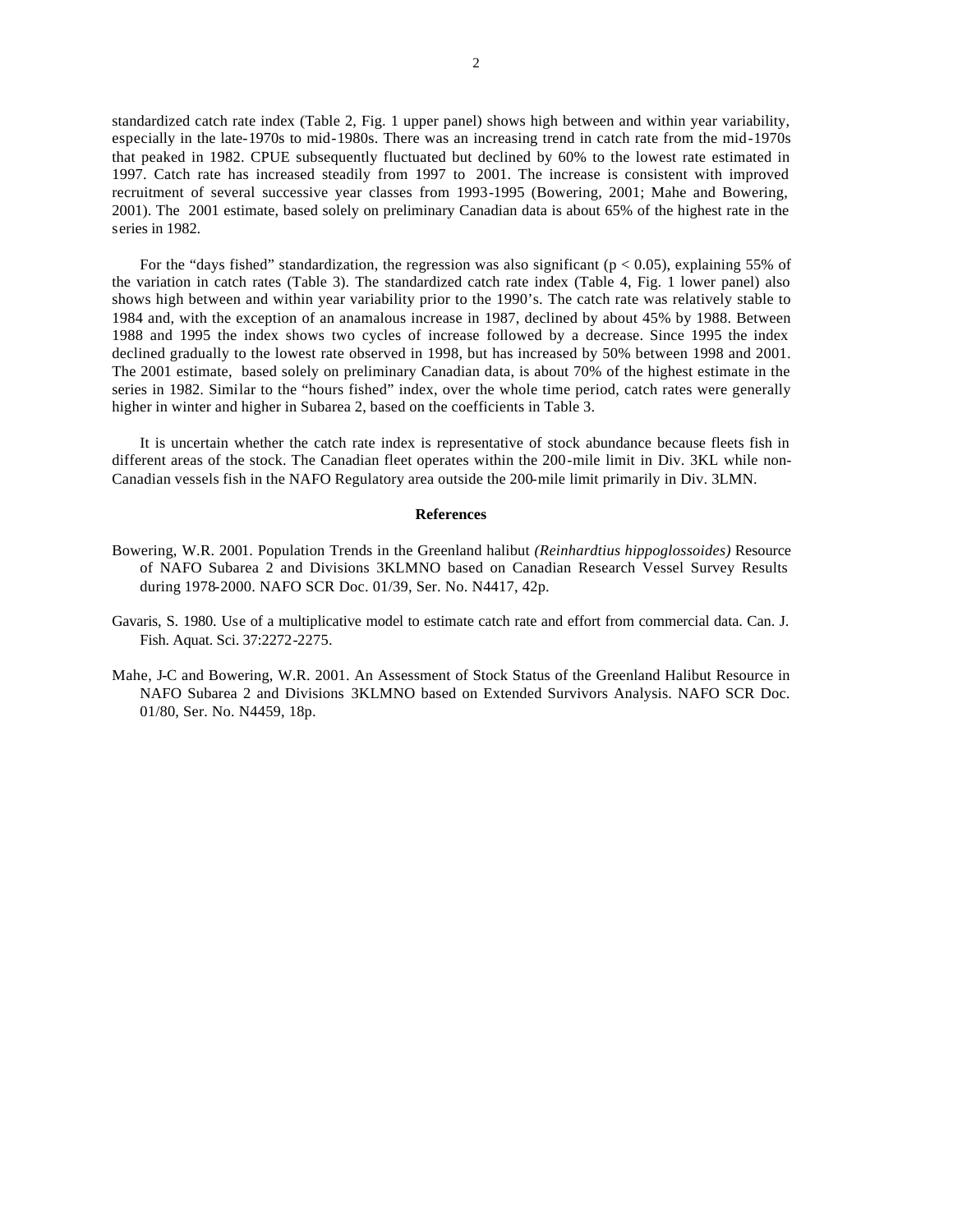Table 1. ANOVA results and regression coefficients from a multiplicative model utilized to derive a standardized catch rate series for Greenland halibut in NAFO SA2 + Div. 3KLMNO. Effort is HOURS fished. (2001 based on preliminary data).

|                                                       |                   | <b>MULTIPLE R.</b><br>MULTIPLE R SQUARED |                    | REGRESSION OF MULTIPLICATIVE MODEL | 0.762<br>0.581               |                           | <b>CATEGORY</b><br>.                                      | <b>CODE</b><br>$- - - -$ | <b>VAR</b><br>$\#$<br>$- - -$ | REG.<br><b>COEF</b><br>$- - - -$ | STD.<br><b>ERR</b><br>$\sim$ $\sim$ $\sim$ | NO.<br><b>OBS</b><br>$- - -$ |                 |
|-------------------------------------------------------|-------------------|------------------------------------------|--------------------|------------------------------------|------------------------------|---------------------------|-----------------------------------------------------------|--------------------------|-------------------------------|----------------------------------|--------------------------------------------|------------------------------|-----------------|
|                                                       |                   |                                          |                    |                                    |                              |                           |                                                           | 11                       | 31                            | $-0.047$                         | 0.064                                      | 91                           |                 |
|                                                       |                   | ANALYSIS OF VARIANCE                     |                    |                                    |                              |                           |                                                           | 12                       | 32                            | 0.073                            | 0.070                                      | 73                           |                 |
|                                                       |                   |                                          |                    |                                    |                              |                           | 3                                                         | 21                       | 33                            | 0.045                            | 0.082                                      | 52                           |                 |
| <b>SOURCE OF</b><br><b>VARI ATI ON</b>                |                   | DF                                       | SUMS OF            |                                    | <b>MEAN</b><br><b>SQUARE</b> |                           |                                                           | 23<br>31                 | 34<br>35                      | 0.004<br>$-0.240$                | 0.063<br>0.075                             | 117                          |                 |
|                                                       |                   | $ -$                                     | <b>SQUARES</b>     |                                    | ------                       | <b>F-VALUE</b><br>------- |                                                           | 32                       | 36                            | $-0.176$                         | 0.082                                      | 118<br>236                   |                 |
| <b>INTERCEPT</b>                                      |                   | $\mathbf{1}$                             | 7.74E2             |                                    | 7.74E2                       |                           |                                                           | 33                       | 37                            | $-0.455$                         | 0.099                                      | 89                           |                 |
| <b>REGRESSION</b>                                     |                   | 65                                       | 1.91E2             |                                    | 2.94E0                       | 16.280                    |                                                           | 34                       | 38                            | $-0.218$                         | 0.103                                      | 70                           |                 |
| Cntry $\left \frac{\text{Gear}}{\text{TC}}\right $ 21 |                   |                                          | 4.00E1             |                                    | 1.91E0                       | 10.544                    |                                                           | 35                       | 39                            | $-0.243$                         | 0.137                                      | 21                           |                 |
|                                                       |                   | Month $(2)$ 11                           | 1.24E1             |                                    | 1.13E0                       | 6.262                     | 4                                                         | 76                       | 40                            | $-0.061$                         | 0.222                                      | 11                           |                 |
|                                                       | Di vi si on $(3)$ | -7                                       | 7.74E0             |                                    | 1.11E0                       | 6.122                     |                                                           | 77                       | 41                            | 0.074                            | 0.213                                      | 19                           |                 |
|                                                       |                   | Year $(4)$ 26                            | 2.58E1             |                                    | 9.91E-1                      | 5.482                     |                                                           | 78                       | 42                            | 0.288                            | 0.230                                      | 18                           |                 |
|                                                       |                   |                                          |                    |                                    |                              |                           |                                                           | 79                       | 43                            | 0.109                            | 0.226                                      | 10                           |                 |
| <b>RESIDUALS</b>                                      |                   | 764                                      | 1.38E2             |                                    | $1.81E-1$                    |                           |                                                           | 80                       | 44                            | 0.315                            | 0.234                                      | 12                           |                 |
|                                                       | <b>TOTAL</b>      | 830                                      | 1.10E3             |                                    |                              |                           |                                                           | 81                       | 45                            | 0.132                            | 0.222                                      | 15                           |                 |
|                                                       |                   |                                          |                    |                                    |                              |                           |                                                           | 82                       | 46                            | 0.395                            | 0.216                                      | 19                           |                 |
|                                                       |                   |                                          |                    | <b>REGRESSION COEFFICIENTS</b>     |                              |                           |                                                           | 83                       | 47                            | 0.357                            | 0.209                                      | 24                           |                 |
|                                                       |                   |                                          |                    |                                    |                              |                           |                                                           | 84                       | 48                            | 0.295                            | 0.212                                      | 23                           |                 |
| <b>CATEGORY</b>                                       |                   | <b>CODE</b>                              | <b>VAR</b><br>$\#$ | REG.<br><b>COEF</b>                | STD.<br>ERR                  | NO.<br><b>OBS</b>         |                                                           | 85<br>86                 | 49<br>50                      | 0.091<br>$-0.173$                | 0.213<br>0.212                             | 21<br>24                     |                 |
|                                                       |                   | $- - - -$                                | $- - -$            | $- - - -$                          | $- - -$                      | $- - -$                   |                                                           | 87                       | 51                            | 0.113                            | 0.203                                      | 33                           |                 |
| Cntry Gear TC                                         |                   | 3125                                     | <b>INT</b>         | $-0.802$                           | 0.211                        | 830                       |                                                           | 88                       | 52                            | $-0.260$                         | 0.212                                      | 22                           |                 |
| Di vi si on                                           |                   | 9                                        |                    |                                    |                              |                           |                                                           | 89                       | 53                            | $-0.084$                         | 0.216                                      | 22                           |                 |
|                                                       | Month             | 22                                       |                    |                                    |                              |                           |                                                           | 90                       | 54                            | $-0.030$                         | 0.215                                      | 26                           |                 |
|                                                       | Year              | 75                                       |                    |                                    |                              |                           |                                                           | 91                       | 55                            | $-0.318$                         | 0.210                                      | 51                           |                 |
|                                                       | 1                 | 3123                                     | 1                  | $-0.199$                           | 0.153                        | 9                         |                                                           | 92                       | 56                            | $-0.472$                         | 0.208                                      | 102                          |                 |
|                                                       |                   | 3126                                     | 2                  | $-0.126$                           | 0.164                        | 8                         |                                                           | 93                       | 57                            | $-0.264$                         | 0.211                                      | 84                           |                 |
|                                                       |                   | 9125                                     | 3                  | 0.775                              | 0.158                        | 12                        |                                                           | 94                       | 58                            | $-0.422$                         | 0.212                                      | 101                          |                 |
|                                                       |                   | 10127                                    | 4                  | 1.074                              | 0.183                        | 8                         |                                                           | 95                       | 59                            | $-0.276$                         | 0.226                                      | 21                           |                 |
|                                                       |                   | 11125                                    | 5                  | 0.235                              | 0.131                        | 16                        |                                                           | 96                       | 60                            | $-0.439$                         | 0.219                                      | 23                           |                 |
|                                                       |                   | 11126                                    | 6                  | $-0.112$                           | 0.201                        | 6                         |                                                           | 97                       | 61                            | $-0.558$                         | 0.220                                      | 24                           |                 |
|                                                       |                   | 11127                                    | 7                  | 0.383                              | 0.123                        | 17                        |                                                           | 98                       | 62                            | $-0.377$                         | 0.227                                      | 34                           |                 |
|                                                       |                   | 14124<br>14126                           | 8<br>9             | 0.445<br>0.733                     | 0.073<br>0.112               | 114<br>23                 |                                                           | 99<br>100                | 63<br>64                      | $-0.404$<br>$-0.129$             | 0.224<br>0.222                             | 49<br>19                     |                 |
|                                                       |                   | 14127                                    | 10                 | 0.409                              | 0.093                        | 43                        |                                                           | 101                      | 65                            | $-0.025$                         | 0.223                                      | 17                           |                 |
|                                                       |                   | 15126                                    | 11                 | 0.300                              | 0.198                        | 6                         |                                                           |                          |                               |                                  |                                            |                              |                 |
|                                                       |                   | 16127                                    | 12                 | 0.264                              | 0.088                        | 51                        | <b>LEGEND FOR AVOVA RESULTS:</b>                          |                          |                               |                                  |                                            |                              |                 |
|                                                       |                   | 19124                                    | 13                 | $-0.309$                           | 0.092                        | 102                       | CGT CODES: All are Stern Trawlers                         |                          |                               |                                  |                                            |                              |                 |
|                                                       |                   | 19125                                    | 14                 | $-0.025$                           | 0.101                        | 75                        | $3123 = Can(NFLD)$                                        |                          | TC 3                          |                                  | $15126$ = Norway                           |                              | TC 6            |
|                                                       |                   | 19126                                    | 15                 | 0.297                              | 0.117                        | 28                        | $3125 = Can(NFLD)$                                        |                          | TC 5                          |                                  | $16127 = Pol$ and                          |                              | TC 7            |
|                                                       |                   | 20125                                    | 16                 | 0.337                              | 0.185                        | 7                         | $3126 =$                                                  |                          | TC 6                          |                                  | $19124 = Spain$                            |                              | $TC_4$          |
|                                                       |                   | 20126                                    | 17                 | $-0.086$                           | 0.142                        | 12                        | $9125 = Fra(SPM)$                                         |                          | TC 5                          | $19125 =$                        | .,                                         |                              | TC 5            |
|                                                       |                   | 20127                                    | 18                 | 0.003                              | 0.095                        | 37                        | $10127$ = Former FRG TC 7                                 |                          |                               | $19126 =$                        |                                            |                              | TC 6            |
|                                                       |                   | 27125                                    | 19                 | 0.244                              | 0.098                        | 26                        | $11125$ = Former DDR TC 5                                 | $^{\prime\prime}$        |                               |                                  | $20125$ = Former USSR TC 5<br>11           |                              |                 |
|                                                       |                   | 34125                                    | 20                 | 0.516                              | 0.155                        | 17                        | $11126 =$                                                 | $\pmb{\mathfrak{m}}$     | TC 6                          | $20126 =$                        | π.                                         |                              | TC 6<br>TC 7    |
|                                                       | $\boldsymbol{2}$  | 34126<br>1                               | 21<br>22           | 0.261<br>0.254                     | 0.144<br>0.084               | 22<br>40                  | $11127 =$                                                 |                          | TC 7<br>$TC_4$                | $20127 =$                        |                                            |                              | TC 5            |
|                                                       |                   | $\boldsymbol{2}$                         | 23                 | 0.202                              | 0.082                        | 44                        | $14124 = Japan$<br>$14126 =$                              |                          | TC 6                          |                                  | $27125 = Can(M)$<br>$34125$ = Russia       |                              | TC 5            |
|                                                       |                   | 3                                        | 24                 | 0.056                              | 0.076                        | 57                        | $14127 =$                                                 | $\pmb{\mathfrak{m}}$     | TC 7                          | $34126 =$                        | $\pmb{\mathsf{H}}$                         |                              | TC <sub>6</sub> |
|                                                       |                   | $\boldsymbol{4}$                         | 25                 | 0.049                              | 0.075                        | 60                        | DIVISION CODES:                                           |                          |                               |                                  |                                            |                              |                 |
|                                                       |                   | 5                                        | 26                 | 0.210                              | 0.077                        | 54                        | $21 = 2G$ , $22 = 2H$ , $23 = 2J$ , $31 = 3K$ , $32 = 3L$ |                          |                               |                                  |                                            |                              |                 |
|                                                       |                   | 6                                        | 27                 | 0.148                              | 0.072                        | 65                        | $33 = 3M$ $34 = 3N$ , $35 = 30$                           |                          |                               |                                  |                                            |                              |                 |
|                                                       |                   | 7                                        | 28                 | 0.032                              | 0.068                        | 74                        |                                                           |                          |                               |                                  |                                            |                              |                 |
|                                                       |                   | 8                                        | 29                 | 0.088                              | 0.063                        | 89                        |                                                           |                          |                               |                                  |                                            |                              |                 |
|                                                       |                   | 10                                       | 30                 | $-0.274$                           | 0.065                        | 83                        |                                                           |                          |                               |                                  |                                            |                              |                 |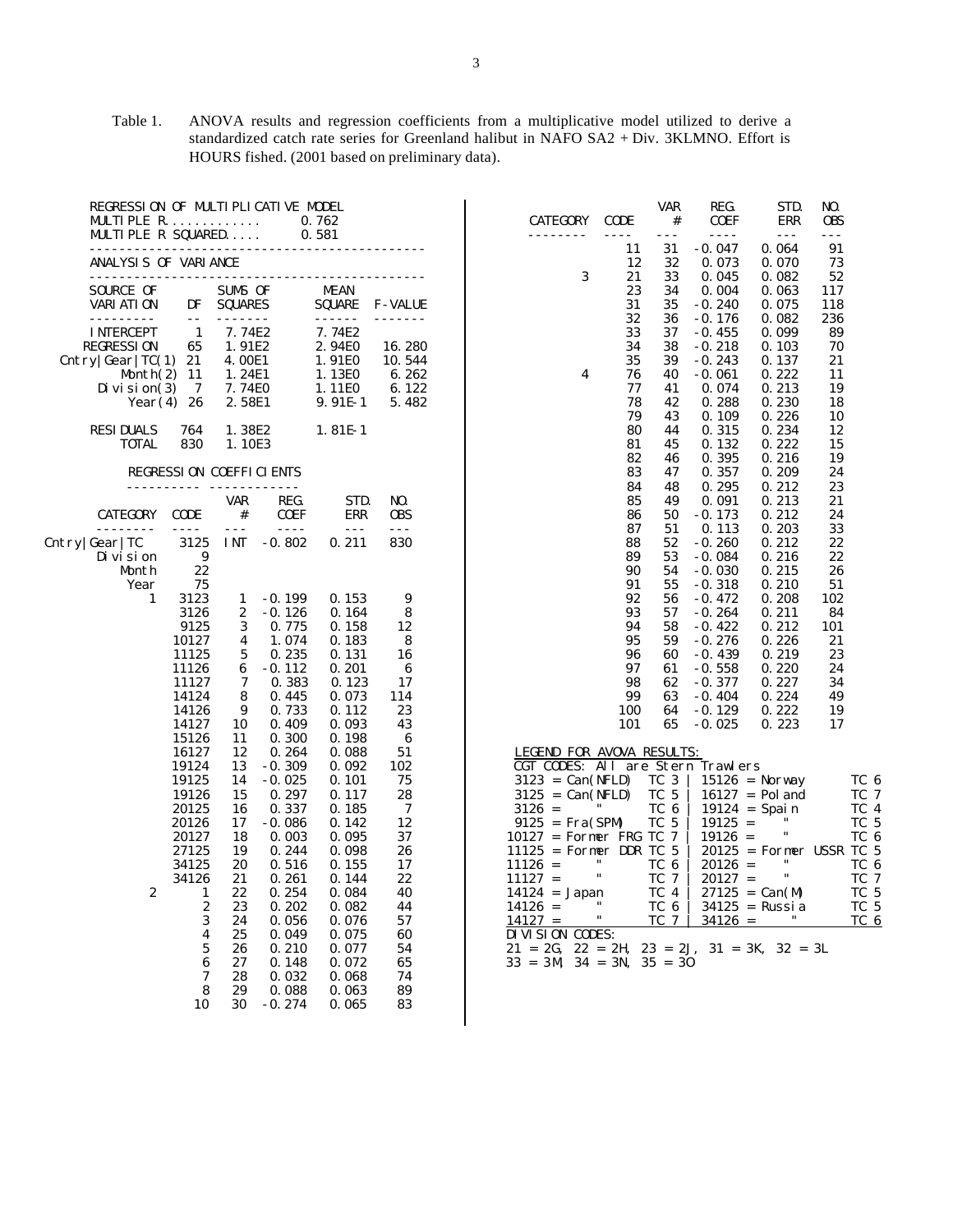Table 2. Standardized catch rate index for Greenland halibut in NAFO SA2+ Div. 3KLMNO from a multiplicative model utilizing HOURS FISHED as a measure of effort. (2001 based on preliminary data).

# PREDICTED CATCH RATE

|              |                                                | LN TRANSFORM   |                    | RETRANSFORMED        |                |               |
|--------------|------------------------------------------------|----------------|--------------------|----------------------|----------------|---------------|
| <b>YEAR</b>  | <b>MEAN</b>                                    | S. E.          | <b>MEAN</b>        | S. E.                | <b>CATCH</b>   | <b>EFFORT</b> |
| ----<br>1975 | - - - -<br>$-0.8016$                           | ----<br>0.0444 | $- - - -$<br>0.480 | $- - - - -$<br>0.100 | -----<br>28814 | 59995         |
| 1976         | $-0.8626$                                      | 0.0235         | 0.457              | 0.070                | 24611          | 53896         |
| 1977         | $-0.7272$                                      | 0.0184         | 0.524              | 0.071                | 32048          | 61138         |
| 1978         | $-0.5137$                                      | 0.0210         | 0.648              | 0.093                | 39070          | 60284         |
| 1979         | $-0.6923$                                      | 0.0285         | 0.540              | 0.091                | 34104          | 63154         |
| 1980         | $-0.4865$                                      | 0.0212         | 0.666              | 0.097                | 32867          | 49359         |
| 1981         | $-0.6701$                                      | 0.0186         | 0.555              | 0.075                | 30754          | 55421         |
| 1982         | $-0.4068$                                      | 0.0145         | 0.724              | 0.087                | 26278          | 36319         |
| 1983         | $-0.4442$                                      | 0.0127         | 0.698              | 0.078                | 27861          | 39939         |
| 1984         | $-0.5067$                                      | 0.0120         | 0.656              | 0.072                | 26711          | 40745         |
| 1985         | $-0.7109$                                      | 0.0141         | 0.534              | 0.063                | 20347          | 38110         |
| 1986         | $-0.9745$                                      | 0.0129         | 0.410              | 0.047                | 17976          | 43797         |
| 1987         | $-0.6884$                                      | 0.0131         | 0.546              | 0.062                | 32442          | 59380         |
| 1988         | $-1.0621$                                      | 0.0142         | 0.376              | 0.045                | 19215          | 51135         |
| 1989         | $-0.8855$                                      | 0.0133         | 0.449              | 0.052                | 20034          | 44661         |
| 1990         | $-0.8317$                                      | 0.0112         | 0.474              | 0.050                | 47454          | 100142        |
| 1991         | $-1.1199$                                      | 0.0106         | 0.355              | 0.036                | 65008          | 182944        |
| 1992         | $-1.2737$                                      | 0.0099         | 0.305              | 0.030                | 63193          | 207347        |
| 1993         | $-1.0654$                                      | 0.0111         | 0.375              | 0.039                | 62455          | 166489        |
| 1994         | - 1. 2239                                      | 0.0119         | 0.320              | 0.035                | 51029          | 159460        |
| 1995         | $-1.0779$                                      | 0.0185         | 0.369              | 0.050                | 15272          | 41377         |
| 1996         | $-1.2402$                                      | 0.0153         | 0.314              | 0.039                | 18840          | 59939         |
| 1997         | $-1.3600$                                      | 0.0154         | 0.279              | 0.034                | 19858          | 71222         |
| 1998         | $-1.1783$                                      | 0.0191         | 0.334              | 0.046                | 19946          | 59762         |
| 1999         | $-1.2058$                                      | 0.0177         | 0.325              | 0.043                | 24226          | 74564         |
| 2000         | $-0.9302$                                      | 0.0167         | 0.428              | 0.055                | 34177          | 79806         |
| 2001         | $-0.8268$                                      | 0.0169         | 0.475              | 0.061                | 29437          | 61994         |
|              | AVERAGE C.V. FOR THE RETRANSFORMED MEAN: 0.128 |                |                    |                      |                |               |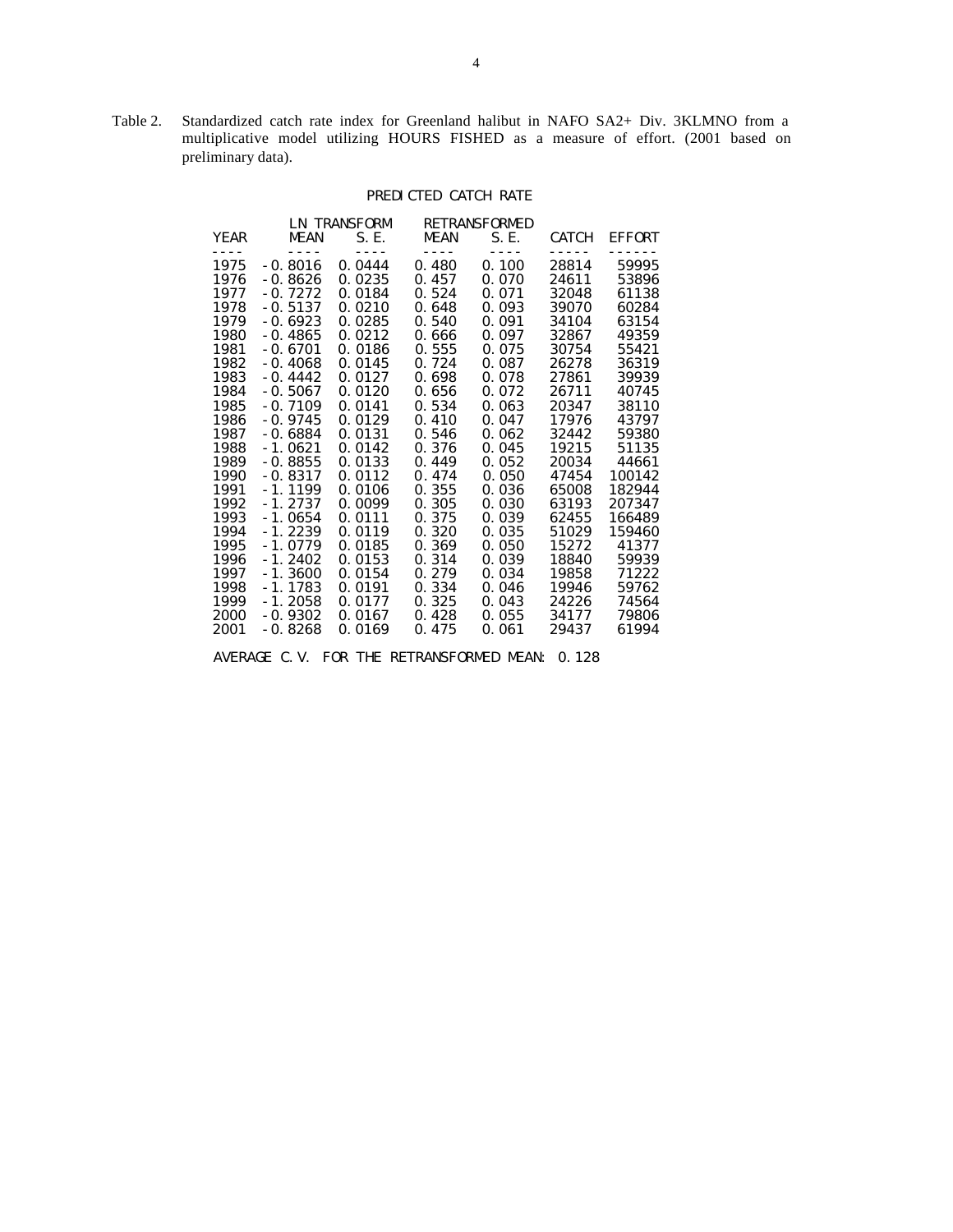Table 3. ANOVA results and regression coefficients from a multiplicative model utilized to derive a standardized catch rate series for Greenland halibut in NAFO SA2 + Div. 3KLMNO. Effort is DAYS fished. (2001 based on preliminary data).

| REGRESSION OF MULTIPLICATIVE MODEL<br>MULTI PLE R.<br>MULTIPLE R SQUARED |                       |                |                                  | 0.741<br>0.549 |                | <b>CATEGORY</b><br>.                                                  | <b>CODE</b><br>$- - - -$ | <b>VAR</b><br>$\#$<br>$- - -$ | REG.<br><b>COEF</b><br>$- - - -$ | STD.<br><b>ERR</b><br>$- - -$ | NO.<br><b>OBS</b><br>$- - -$ |              |
|--------------------------------------------------------------------------|-----------------------|----------------|----------------------------------|----------------|----------------|-----------------------------------------------------------------------|--------------------------|-------------------------------|----------------------------------|-------------------------------|------------------------------|--------------|
| ANALYSIS OF VARIANCE                                                     |                       |                | -------------------------------- |                |                |                                                                       | 8<br>10                  | 31<br>32                      | 0.187<br>$-0.226$                | 0.066<br>0.069                | 95<br>85                     |              |
|                                                                          |                       |                |                                  |                |                |                                                                       | 11                       | 33                            | $-0.078$                         | 0.068                         | 96                           |              |
| SOURCE OF                                                                |                       | SUMS OF        |                                  | <b>MEAN</b>    |                |                                                                       | 12                       | 34                            | 0.078                            | 0.071                         | 86                           |              |
| VARI ATI ON                                                              | DF                    | <b>SQUARES</b> |                                  | <b>SQUARE</b>  | <b>F-VALUE</b> | 3                                                                     | 21                       | 35                            | 0.140                            | 0.099                         | 43                           |              |
| <u>.</u>                                                                 | $- -$                 |                |                                  | $- - - - - -$  |                |                                                                       | 23                       | 36                            | 0.056                            | 0.075                         | 107                          |              |
| <b>INTERCEPT</b>                                                         | 1                     | 2.24E3         |                                  | 2.24E3         |                |                                                                       | 31                       | 37                            | $-0.262$                         | 0.091                         | 104                          |              |
| <b>REGRESSION</b>                                                        | 67                    | 2.24E2         |                                  | 3.34E0         | 15.766         |                                                                       | 32                       | 38                            | $-0.236$                         | 0.096                         | 316                          |              |
| Cntry $\left \frac{\text{Gear}}{\text{TC}(1)}\right $ 23                 |                       | 6.26E1         |                                  | 2.72E0         | 12.832         |                                                                       | 33                       | 39                            | $-0.718$                         | 0.109                         | 102                          |              |
| Month $(2)$ 11                                                           |                       | 1.95E1         |                                  | 1.78E0         | 8.374          |                                                                       | 34                       | 40                            | $-0.477$                         | 0.108                         | 130                          |              |
| Di vi si on $(3)$                                                        | -7                    | 2.27E1         |                                  | 3.24E0         | 15.283         |                                                                       | 35                       | 41                            | $-0.409$                         | 0.146                         | 23                           |              |
|                                                                          | Year $(4)$ 26         | 2.34E1         |                                  | $9.00E-1$      | 4.242          | 4                                                                     | 76                       | 42                            | $-0.137$                         | 0.248                         | 9                            |              |
|                                                                          |                       |                |                                  |                |                |                                                                       | 77                       | 43                            | $-0.095$                         | 0.237                         | 15                           |              |
| <b>RESIDUALS</b>                                                         | 868                   | 1.84E2         |                                  | $2.12E-1$      |                |                                                                       | 78<br>79                 | 44<br>45                      | $-0.068$                         | 0.270                         | 9                            |              |
| <b>TOTAL</b>                                                             | 936                   | 2.65E3         |                                  |                |                |                                                                       | 80                       | 46                            | $-0.036$<br>0.072                | 0.258<br>0.275                | 8<br>8                       |              |
|                                                                          |                       |                | <b>REGRESSION COEFFICIENTS</b>   |                |                |                                                                       | 81                       | 47                            | $-0.294$                         | 0.251                         | 12                           |              |
|                                                                          |                       |                |                                  |                |                |                                                                       | 82                       | 48                            | 0.097                            | 0.238                         | 18                           |              |
|                                                                          |                       | VAR            | REG.                             | STD.           | NO.            |                                                                       | 83                       | 49                            | $-0.025$                         | 0.227                         | 25                           |              |
| <b>CATEGORY</b>                                                          | <b>CODE</b>           | $_{\rm \#}$    | <b>COEF</b>                      | ERR            | <b>OBS</b>     |                                                                       | 84                       | 50                            | 0.072                            | 0.233                         | 21                           |              |
| $- - - -$                                                                | $\frac{1}{2}$         | $- - -$        | $= - - -$                        | $- - -$        | $- - -$        |                                                                       | 85                       | 51                            | $-0.146$                         | 0.239                         | 17                           |              |
| Cntry Gear TC                                                            | 3125                  | <b>INT</b>     | 2.030                            | 0.236          | 936            |                                                                       | 86                       | 52                            | $-0.348$                         | 0.240                         | 16                           |              |
| Di vi si on                                                              | 9                     |                |                                  |                |                |                                                                       | 87                       | 53                            | $-0.090$                         | 0.228                         | 27                           |              |
| Month                                                                    | 22                    |                |                                  |                |                |                                                                       | 88                       | 54                            | $-0.537$                         | 0.233                         | 21                           |              |
| Year                                                                     | 75                    |                |                                  |                |                |                                                                       | 89                       | 55                            | $-0.338$                         | 0.241                         | 19                           |              |
| 1                                                                        | 3123<br>3126          | 1<br>2         | $-0.501$<br>$-0.098$             | 0.158<br>0.177 | 10<br>8        |                                                                       | 90<br>91                 | 56<br>57                      | $-0.326$<br>$-0.465$             | 0.238<br>0.232                | 24<br>45                     |              |
|                                                                          | 9125                  | 3              | 0.535                            | 0.117          | 28             |                                                                       | 92                       | 58                            | $-0.590$                         | 0.229                         | 99                           |              |
|                                                                          | 11125                 | 4              | $-0.064$                         | 0.138          | 18             |                                                                       | 93                       | 59                            | $-0.377$                         | 0.230                         | 88                           |              |
|                                                                          | 11126                 | 5              | $-0.260$                         | 0.241          | 5              |                                                                       | 94                       | 60                            | $-0.364$                         | 0.230                         | 112                          |              |
|                                                                          | 11127                 | 6              | 0.179                            | 0.140          | 16             |                                                                       | 95                       | 61                            | $-0.575$                         | 0.239                         | 33                           |              |
|                                                                          | 14124                 | 7              | 0.478                            | 0.083          | 109            |                                                                       | 96                       | 62                            | $-0.595$                         | 0.234                         | 42                           |              |
|                                                                          | 14126                 | 8              | 0.570                            | 0.139          | 19             |                                                                       | 97                       | 63                            | $-0.681$                         | 0.234                         | 41                           |              |
|                                                                          | 14127                 | 9              | 0.419                            | 0.106          | 37             |                                                                       | 98                       | 64                            | $-0.701$                         | 0.231                         | 98                           |              |
|                                                                          | 15126                 | 10             | 0.302                            | 0.233          | 5              |                                                                       | 99                       | 65                            | $-0.539$                         | 0.235                         | 60                           |              |
|                                                                          | 16127                 | 11             | 0.178                            | 0.103          | 46             |                                                                       | 100                      | 66                            | $-0.242$                         | 0.234                         | 48                           |              |
|                                                                          | 17126                 | 12             | $-0.270$                         | 0.092          | 112            |                                                                       | 101                      | 67                            | $-0.288$                         | 0.248                         | 15                           |              |
|                                                                          | 19124<br>19125        | 13<br>14       | $-0.216$                         | 0.097<br>0.098 | 101<br>111     |                                                                       |                          |                               |                                  |                               |                              |              |
|                                                                          | 19126                 | 15             | $-0.101$<br>0.463                | 0.128          | 28             | <b>LEGEND FOR AVOVA RESULTS:</b><br>CGT CODES: All are Stern Trawlers |                          |                               |                                  |                               |                              |              |
|                                                                          | 19166                 | 16             | 0.388                            | 0.184          | 8              | $3123 = Can(NFLD)$                                                    |                          | TC 3                          |                                  | $17126$ = Portugal            |                              | TC 6         |
|                                                                          | 20125                 | 17             | 0.346                            | 0.215          | 6              | $3125 = Can(NFLD)$                                                    |                          | TC 5                          |                                  | $19124 = Spain$               |                              | TC 4         |
|                                                                          | 20126                 | 18             | $-0.345$                         | 0.167          | 10             | $3126 =$                                                              |                          | TC 6                          | $19125 =$                        |                               |                              | TC 5         |
|                                                                          | 20127                 | 19             | $-0.242$                         | 0.108          | 35             | $9125 = Fra (SPM)$                                                    |                          | TC 5                          | $19126 =$                        | $\pmb{\mathfrak{m}}$          |                              | TC 6         |
|                                                                          | 27125                 | 20             | 0.166                            | 0.129          | 17             | $11125$ = Former DDR TC 5                                             |                          |                               |                                  | 19166 = SpainPairTrawl TC 6   |                              |              |
|                                                                          | 34125                 | 21             | 0.554                            | 0.155          | 15             | $11126 =$                                                             | $^{\prime\prime}$        | TC 6                          |                                  | $20125$ = Former USSR         |                              | TC 5         |
|                                                                          | 34126                 | 22             | 0.421                            | 0.132          | 24             | $11127 =$                                                             | $\pmb{\mathfrak{m}}$     | TC 7                          | $20126 =$                        | $^{\prime\prime}$             |                              | TC 6         |
|                                                                          | 34127                 | 23             | $-0.082$                         | 0.226          | 5              | $14124 = Japan$                                                       |                          | TC 4                          | $20127 =$                        | $\pmb{\mathsf{H}}$            |                              | TC 7         |
| $\boldsymbol{2}$                                                         | $\mathbf{1}$          | 24             | 0.314                            | 0.084          | 49             | $14126 =$                                                             | .,<br>$\pmb{\mathsf{H}}$ | TC 6                          |                                  | $27125 = Can(M)$              |                              | TC 5         |
|                                                                          | $\boldsymbol{2}$<br>3 | 25<br>26       | 0.299<br>0.137                   | 0.081<br>0.074 | 57<br>77       | $14127 =$<br>$15126$ = Norway                                         |                          | TC 7<br>TC 6                  | $34126 =$                        | $34125$ = Russia              |                              | TC 5<br>TC 6 |
|                                                                          | 4                     | 27             | 0.185                            | 0.075          | 73             | $16127 = Pol$ and                                                     |                          | TC 7                          | $34127 =$                        | $\mathbf{H}$                  |                              | TC 7         |
|                                                                          | 5                     | 28             | 0.338                            | 0.075          | 68             | DIVISION CODES:                                                       |                          |                               |                                  |                               |                              |              |
|                                                                          | $\boldsymbol{6}$      | 29             | 0.206                            | 0.073          | 73             | $21 = 2G$ , $22 = 2H$ , $23 = 2J$ , $31 = 3K$ , $32 = 3L$             |                          |                               |                                  |                               |                              |              |
|                                                                          | 7                     | 30             | 0.146                            | 0.073          | 72             | $33 = 3M$ $34 = 3N$ , $35 = 30$                                       |                          |                               |                                  |                               |                              |              |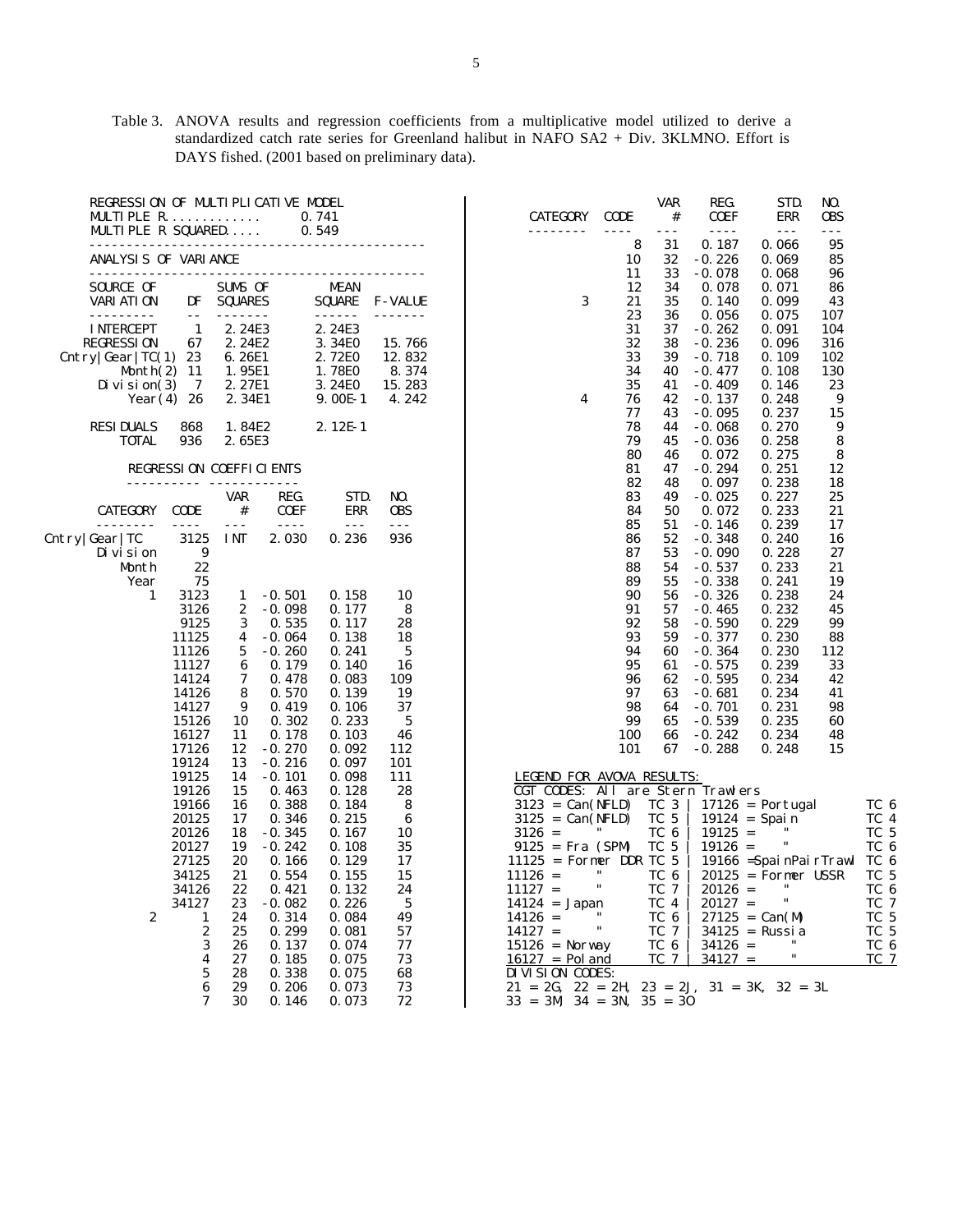Table 4. Standardized catch rate index for Greenland halibut in NAFO SA2+ Div. 3KLMNO from a multiplicative model utilizing DAYS FISHED as a measure of effort. (2001 based on preliminary data).

# PREDICTED CATCH RATE

|             |                | LN TRANSFORM          | <b>RETRANSFORMED</b> |       |              |               |  |
|-------------|----------------|-----------------------|----------------------|-------|--------------|---------------|--|
| <b>YEAR</b> | <b>MEAN</b>    | S. E.                 | MEAN                 | S. E. | <b>CATCH</b> | <b>EFFORT</b> |  |
| 1975        | ----<br>2.0305 | $- - - - -$<br>0.0556 | ----<br>8. 239       | 1.917 | 28814        | 3497          |  |
| 1976        | 1.8930         | 0.0342                | 7. 258               | 1.331 | 24611        | 3391          |  |
| 1977        | 1.9355         | 0.0259                | 7. 604               | 1.216 | 32048        | 4215          |  |
| 1978        | 1.9630         | 0.0349                | 7.781                | 1.443 | 39070        | 5021          |  |
| 1979        | 1.9941         | 0.0398                | 8.007                | 1.583 | 34104        | 4259          |  |
| 1980        | 2.1025         | 0.0351                | 8.945                | 1.661 | 32867        | 3674          |  |
| 1981        | 1.7362         | 0.0285                | 6.222                | 1.043 | 30754        | 4943          |  |
| 1982        | 2.1277         | 0.0188                | 9.248                | 1.264 | 26278        | 2841          |  |
| 1983        | 2.0052         | 0.0159                | 8.194                | 1.030 | 27861        | 3400          |  |
| 1984        | 2.1026         | 0.0163                | 9.030                | 1.149 | 26711        | 2958          |  |
| 1985        | 1.8842         | 0.0202                | 7.244                | 1.025 | 20347        | 2809          |  |
| 1986        | 1.6822         | 0.0210                | 5.917                | 0.854 | 17976        | 3038          |  |
| 1987        | 1.9408         | 0.0199                | 7.668                | 1.076 | 32442        | 4231          |  |
| 1988        | 1.4935         | 0.0189                | 4.905                | 0.671 | 19215        | 3918          |  |
| 1989        | 1.6921         | 0.0178                | 5.986                | 0.796 | 20034        | 3347          |  |
| 1990        | 1.7040         | 0.0145                | 6.067                | 0.728 | 47454        | 7821          |  |
| 1991        | 1.5650         | 0.0134                | 5.283                | 0.610 | 65008        | 12305         |  |
| 1992        | 1.4402         | 0.0133                | 4.663                | 0.537 | 63193        | 13551         |  |
| 1993        | 1.6538         | 0.0137                | 5.772                | 0.674 | 62455        | 10820         |  |
| 1994        | 1.6670         | 0.0140                | 5.848                | 0.690 | 51029        | 8726          |  |
| 1995        | 1.4556         | 0.0187                | 4.723                | 0.643 | 15272        | 3234          |  |
| 1996        | 1.4351         | 0.0160                | 4.633                | 0.585 | 18840        | 4066          |  |
| 1997        | 1.3500         | 0.0163                | 4.255                | 0.541 | 19858        | 4667          |  |
| 1998        | 1.3296         | 0.0147                | 4.172                | 0.504 | 19946        | 4781          |  |
| 1999        | 1.4919         | 0.0168                | 4.902                | 0.634 | 24226        | 4942          |  |
| 2000        | 1.7889         | 0.0161                | 6.600                | 0.834 | 34177        | 5178          |  |
| 2001        | 1.7427         | 0.0222                | 6.282                | 0.931 | 29437        | 4686          |  |
|             |                |                       |                      |       |              |               |  |

AVERAGE C.V. FOR THE RETRANSFORMED MEAN: 0.144